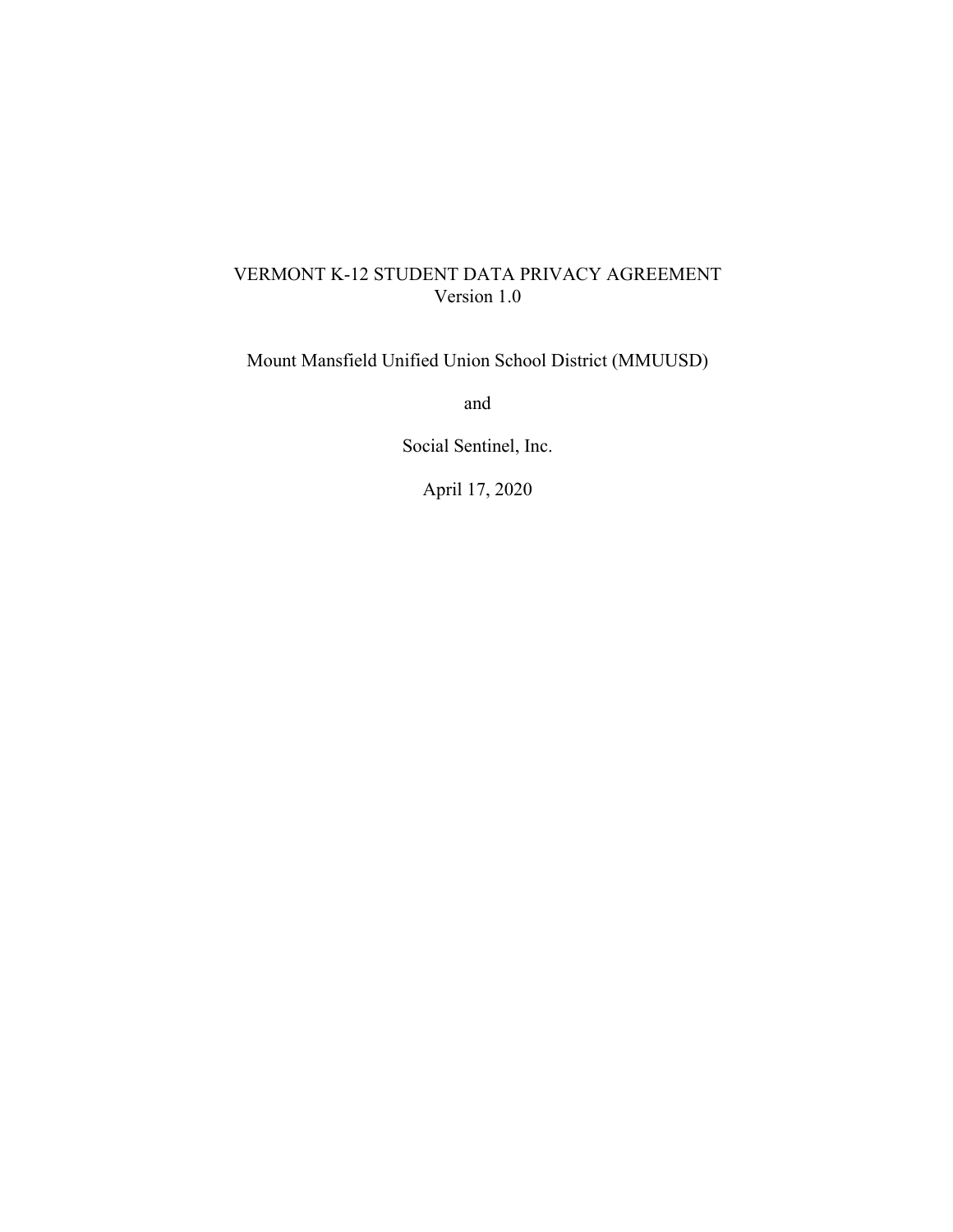This Vermont Student Data Privacy Agreement ("DPA") is entered into by and between the Mount Mansfield Unified Union School District (hereinafter referred to as "LEA") and Social Sentinel, Inc. (hereinafter referred to as "Provider"), on **April 17, 2020**. The Parties agree to the terms as stated herein.

#### **RECITALS**

**WHEREAS,** the Provider has agreed or will agree to provide the Local Education Agency ("LEA") with certain digital educational services ("Services") pursuant to a contract between the parties (the "Service Agreement"); and

**WHEREAS,** in order to provide the Services described in the Service Agreement, the Provider may receive or create and the LEA may provide documents or data that may be covered by one or more federal statutes, among them, the Family Educational Rights and Privacy Act ("FERPA") at 20 U.S.C. 1232g (34 CFR Part 99), Children's Online Privacy Protection Act ("COPPA"), 15 U.S.C. 6501-6506; and the Protection of Pupil Rights Amendment ("PPRA") 20 U.S.C. 1232h; and

**WHEREAS**, for the purposes of this DPA, Provider is a school official with legitimate educational interests in accessing educational records pursuant to the Service Agreement; and

**WHEREAS**, the Parties wish to enter into this DPA to ensure that the Service Agreement conforms to the requirements of the privacy laws referred to above and to establish implementing procedures and duties; and

**WHEREAS**, the Provider may, by signing the "General Offer of Privacy Terms" (Exhibit "E"), agree to allow other LEAs the opportunity to accept and enjoy the benefits of this DPA for the Services described herein, without the need to negotiate terms in a separate DPA.

**NOW THEREFORE,** for good and valuable consideration, the parties agree as follows:

## **ARTICLE I: PURPOSE AND SCOPE**

- **1. Purpose of DPA**. The purpose of this DPA is to describe the duties and responsibilities to protect Student Data (as defined in Exhibit "C") transmitted to Provider from the LEA pursuant to the Service Agreement, including compliance with all applicable statutes, including the FERPA, PPRA, COPPA, and other applicable Vermont State laws, all as may be amended from time to time. In performing these services, the Provider shall be considered a School Official with a legitimate educational interest, and performing services otherwise provided by the LEA. With respect to the use and maintenance of Student Data, Provider shall be under the direct control and supervision of the LEA.
- **2. Nature of Services Provided**. The Provider has agreed to provide one or more of the following digital educational products and services outlined in Exhibit "A" hereto.
- **3. Student Data to Be Provided**. The Parties shall indicate the categories of student data to be provided in the Schedule of Data, attached hereto as Exhibit "B".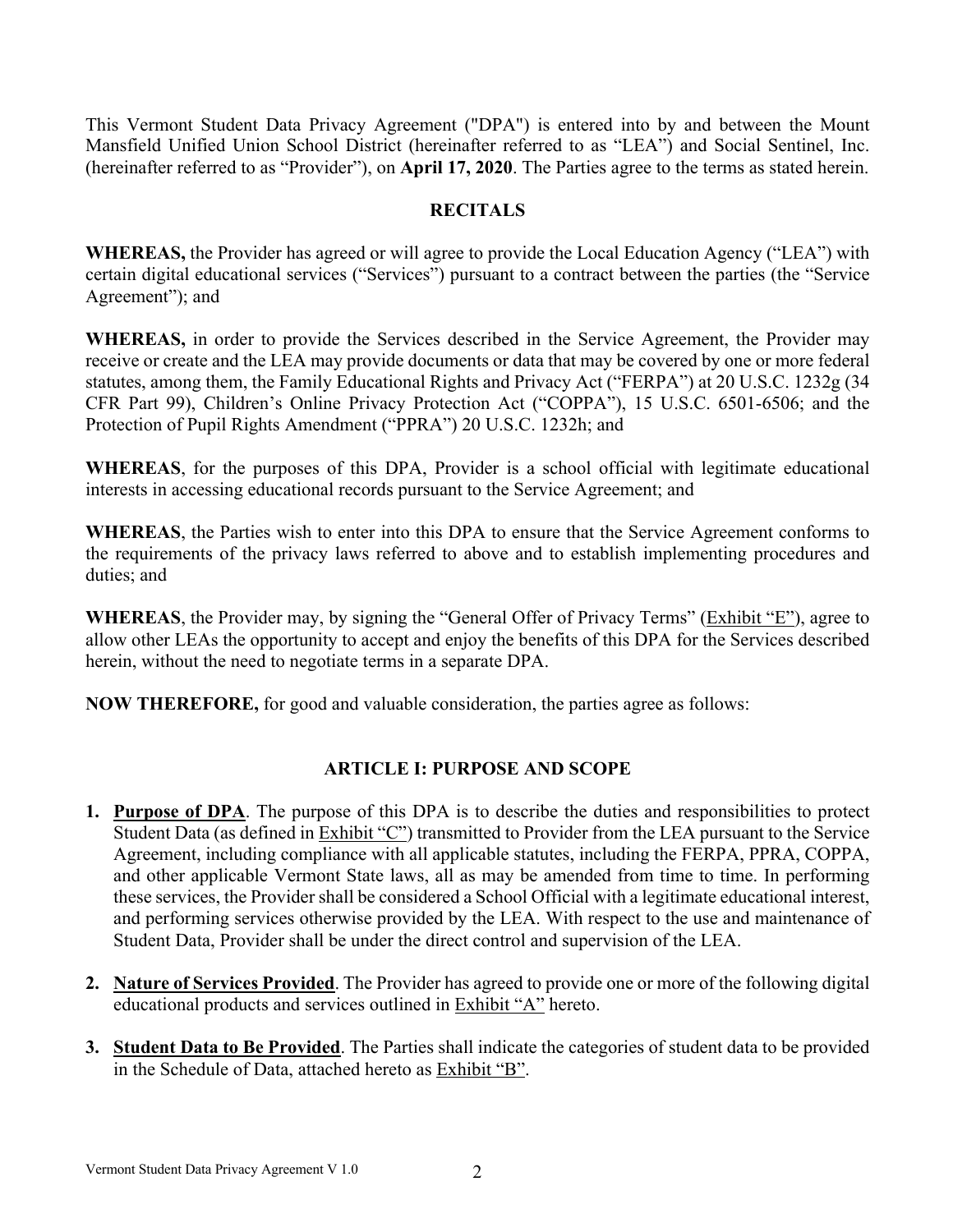**4. DPA Definitions**. The definition of terms used in this DPA is found in Exhibit "C". In the event of a conflict, definitions used in this DPA shall prevail over term used in the Service Agreement.

## **ARTICLE II: DATA OWNERSHIP AND AUTHORIZED ACCESS**

- **1. Student Data Property of LEA**. All Student Data transmitted to the Provider pursuant to the Service Agreement is and will continue to be the property of and under the control of the LEA. The Provider further acknowledges and agrees that all copies of such Student Data transmitted to the Provider, including any modifications or additions or any portion thereof from any source, are subject to the provisions of this Agreement in the same manner as the original Student Data. The Parties agree that as between them, all rights, including all intellectual property rights in and to Student Data contemplated per the Service Agreement shall remain the exclusive property of the LEA. For the purposes of FERPA, the Provider shall be considered a School Official, under the control and direction of the LEAs as it pertains to the use of Student Data notwithstanding the above. Provider may transfer pupil-generated content to a separate account, according to the procedures set forth below.
- **2. Parent Access**. LEA shall establish reasonable procedures by which a parent, legal guardian, or eligible student may review Student Data in the pupil's records, correct erroneous information, and procedures for the transfer of pupil-generated content to a personal account, consistent with the functionality of services. Provider shall respond in a timely manner (and no later than 45 days from the date of the request) to the LEA's request for Student Data in a pupil's records held by the Provider to view or correct as necessary. In the event that a parent of a pupil or other individual contacts the Provider to review any of the Student Data accessed pursuant to the Services, the Provider shall refer the parent or individual to the LEA, who will follow the necessary and proper procedures regarding the requested information.
- **3. Separate Account**. If Pupil Generated Content is stored or maintained by the Provider as part of the Services described in Exhibit "A", Provider shall, at the request of the LEA, transfer said Pupil Generated Content to a separate student account upon termination of the Service Agreement; provided, however, such transfer shall only apply to pupil generated content that is severable from the Service, and unless unreasonably impractical given the nature and functionality of the Services.
- **4. Third Party Request**. Should a Third Party, including law enforcement and government entities, contact Provider with a request for Student Data held by the Provider pursuant to the Services, the Provider shall redirect the Third Party to request the Student Data directly from the LEA. Provider shall notify the LEA in advance of a compelled disclosure to a Third Party unless legally prohibited.
- **5. Subprocessors**. Provider shall enter into written agreements with all Subprocessors performing functions pursuant to the Service Agreement, whereby the Subprocessors agree to protect Student Data in manner consistent with the terms of this DPA.

## **ARTICLE III: DUTIES OF LEA**

**1. Privacy Compliance**. LEA shall provide data for the purposes of the Service Agreement in compliance with FERPA, COPPA, PPRA, and all other privacy statutes.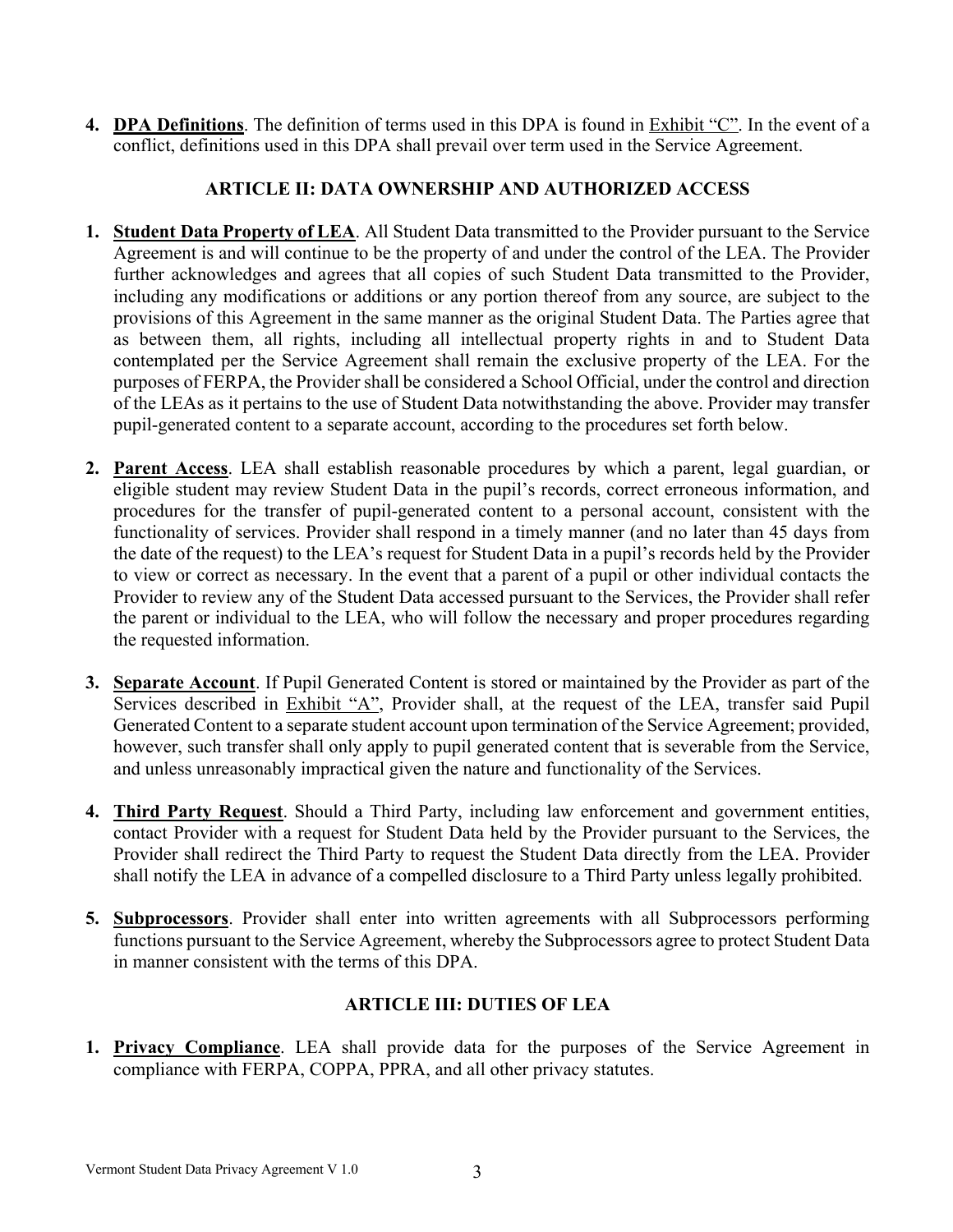- **2. Annual Notification of Rights**. If the LEA has a policy of disclosing education records under FERPA (34 CFR § 99.31 (a) (1)), LEA shall include a specification of criteria for determining who constitutes a school official and what constitutes a legitimate educational interest in its Annual notification of rights.
- **3. Reasonable Precautions**. LEA shall take reasonable precautions to secure usernames, passwords, and any other means of gaining access to the services and hosted data.
- **4. Unauthorized Access Notification**. LEA shall notify Provider promptly of any known or suspected unauthorized access. LEA will assist Provider in any efforts by Provider to investigate and respond to any unauthorized access.

## **ARTICLE IV: DUTIES OF PROVIDER**

- **1. Privacy Compliance**. The Provider shall comply with all applicable State and Federal laws and regulations pertaining to data privacy and security, including FERPA, COPPA, PPRA, and all other privacy statutes.
- **2. Authorized Use**. The Student Data shared pursuant to the Service Agreement, including persistent unique identifiers, shall be used for no purpose other than the Services stated in the Service Agreement and/or otherwise authorized under the statutes referred to in subsection (1), above. Provider also acknowledges and agrees that it shall not make any re-disclosure of any Student Data or any portion thereof, including without limitation, meta data, user content or other non-public information and/or personally identifiable information contained in the Student Data, without the express written consent of the LEA, unless it fits into the de-identified information exception in Article IV, Section 4, or there is a court order or lawfully issued subpoena for the information. Notwithstanding the foregoing, the Provider may disclose, compile, and transfer the Student Data to a Subprocessor.
- **3. Employee Obligation**. Provider shall require all employees and agents who have access to Student Data to comply with all applicable provisions of this DPA with respect to the Student Data shared under the Service Agreement.
- **4. No Disclosure**. De-identified information may be used by the Provider for the purposes of development, research, and improvement of educational sites, services, or applications, as any other member of the public or party would be able to use de-identified data pursuant to 34 CFR 99.31(b). Provider agrees not to attempt to re-identify de-identified Student Data and not to transfer de-identified Student Data to any party unless (a) that party agrees in writing not to attempt re-identification, and (b) prior written notice has been given to the LEA who has provided prior written consent for such transfer. Subsection (a) shall not apply if the de-identified Student Data provided to such party cannot reasonably be re-identified. Provider shall not copy, reproduce or transmit any Student Data obtained under the Service Agreement and/or any portion thereof, except as necessary to fulfill the Service Agreement.
- **5. Disposition of Data**. Upon LEA's written request and in accordance with the applicable terms in subsection a or b, below, Provider shall dispose or delete all Student Data obtained under the Service Agreement when it is no longer needed for the purpose for which it was obtained. Disposition shall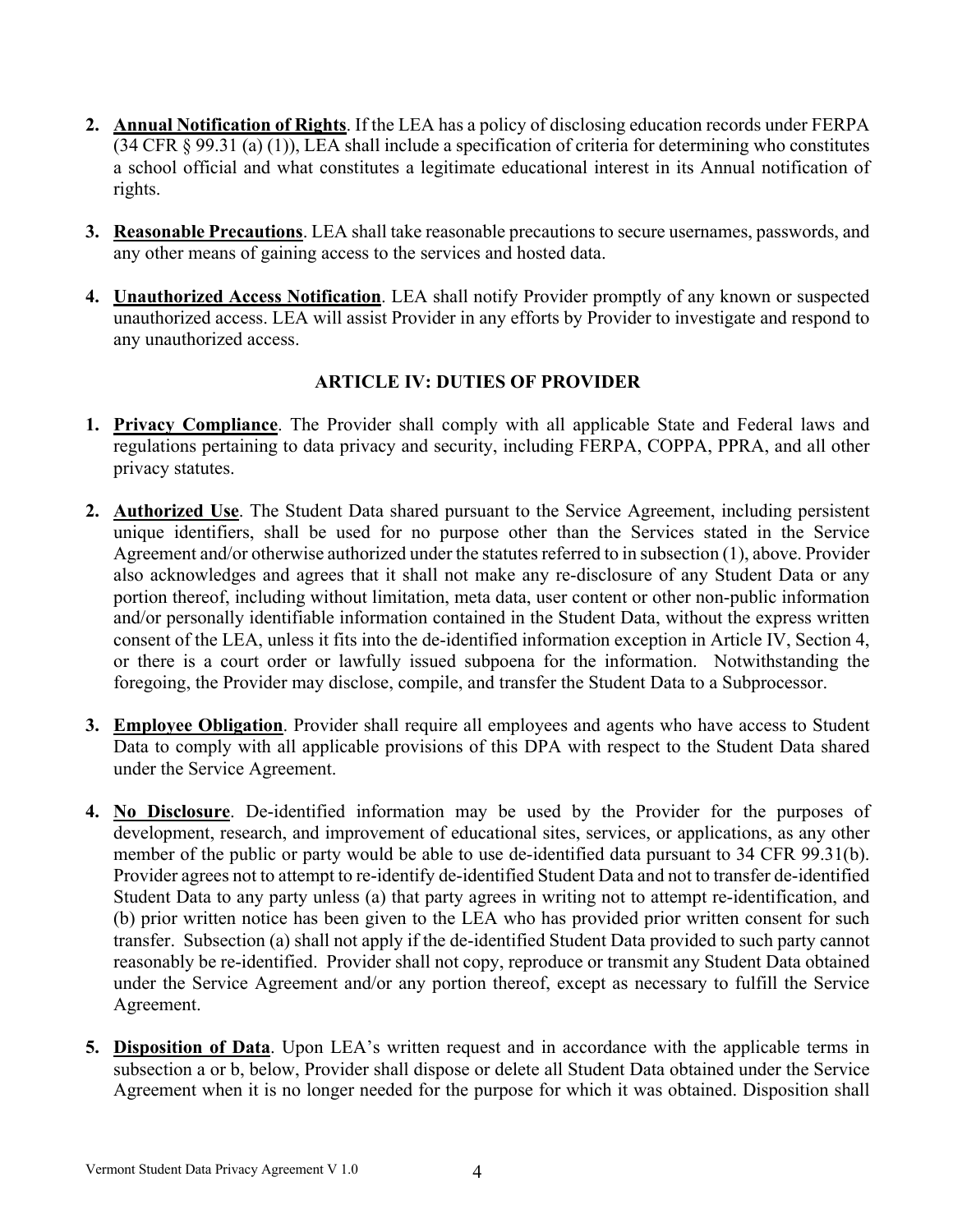include (1) the shredding of any hard copies of any Student Data; (2) Erasing; or (3) Otherwise modifying the personal information in those records to make it unreadable or indecipherable by human or digital means. Nothing in the Service Agreement authorizes Provider to maintain Student Data obtained under the Service Agreement beyond the time period reasonably needed to complete the disposition. Upon LEA's written request, Provider shall provide written notification to LEA when the Student Data has been disposed. The duty to dispose of Student Data shall not extend to data that has been de-identified or placed in a separate Student account, pursuant to the other terms of the DPA. The LEA may employ a "Request for Return or Deletion of Student Data" form, a copy of which is attached hereto as Exhibit "D". Upon receipt of a request from the LEA, the Provider will provide the LEA with any specified portion of the Student Data within ten (10) calendar days of receipt of said request.

- a. **Partial Disposal During Term of Service Agreement**. Throughout the Term of the Service Agreement, LEA may request partial disposal of Student Data obtained under the Service Agreement that is no longer needed. Partial disposal of Student Data shall be subject to LEA's request to transfer Student Data to a separate account, pursuant to Article II, section 3, above.
- b. **Complete Disposal Upon Termination of Service Agreement**. Upon termination of the Service Agreement, Provider shall dispose or delete all Student Data obtained under the Service Agreement as outlined in this DPA. Prior to termination of the Service Agreement, LEA may request that Provider transfer to the extent able the Student Data to a separate account, pursuant to Article II, section 3, above.
- **6. Advertising Prohibition**. Provider is prohibited from using or selling Student Data to (a) market or advertise to students or families/guardians; (b) inform, influence, or enable marketing or advertising efforts by a Provider; (c) develop a profile of a student, family member/guardian or group, for any commercial purpose other than providing the Service to LEA; or (d) use the Student Data for the development of commercial products or services, other than as necessary to improve or provide the Service to LEA. This section does not prohibit Provider from using Student Data for adaptive learning or customized student learning purposes.

#### **ARTICLE V: DATA PROVISIONS**

- **1. Data Security**. The Provider agrees to abide by and maintain adequate data security measures, consistent with industry standards and technology best practices, to protect Student Data from unauthorized disclosure or acquisition by an unauthorized person. The general security duties of Provider are set forth below. Provider may further detail its security programs and measures in Exhibit "F" hereto. These measures shall include, but are not limited to:
	- a. **Passwords and Employee Access**. Provider shall secure usernames, passwords, and any other means of gaining access to the Services or to Student Data, at a level suggested by the applicable standards, as set forth in Article 4.3 of NIST 800-63-3. Provider shall only provide access to Student Data to employees or contractors that are performing the Services. Employees with access to Student Data shall have signed confidentiality agreements regarding said Student Data. All employees with access to Student Records shall be subject to criminal background checks in compliance with state and local ordinances.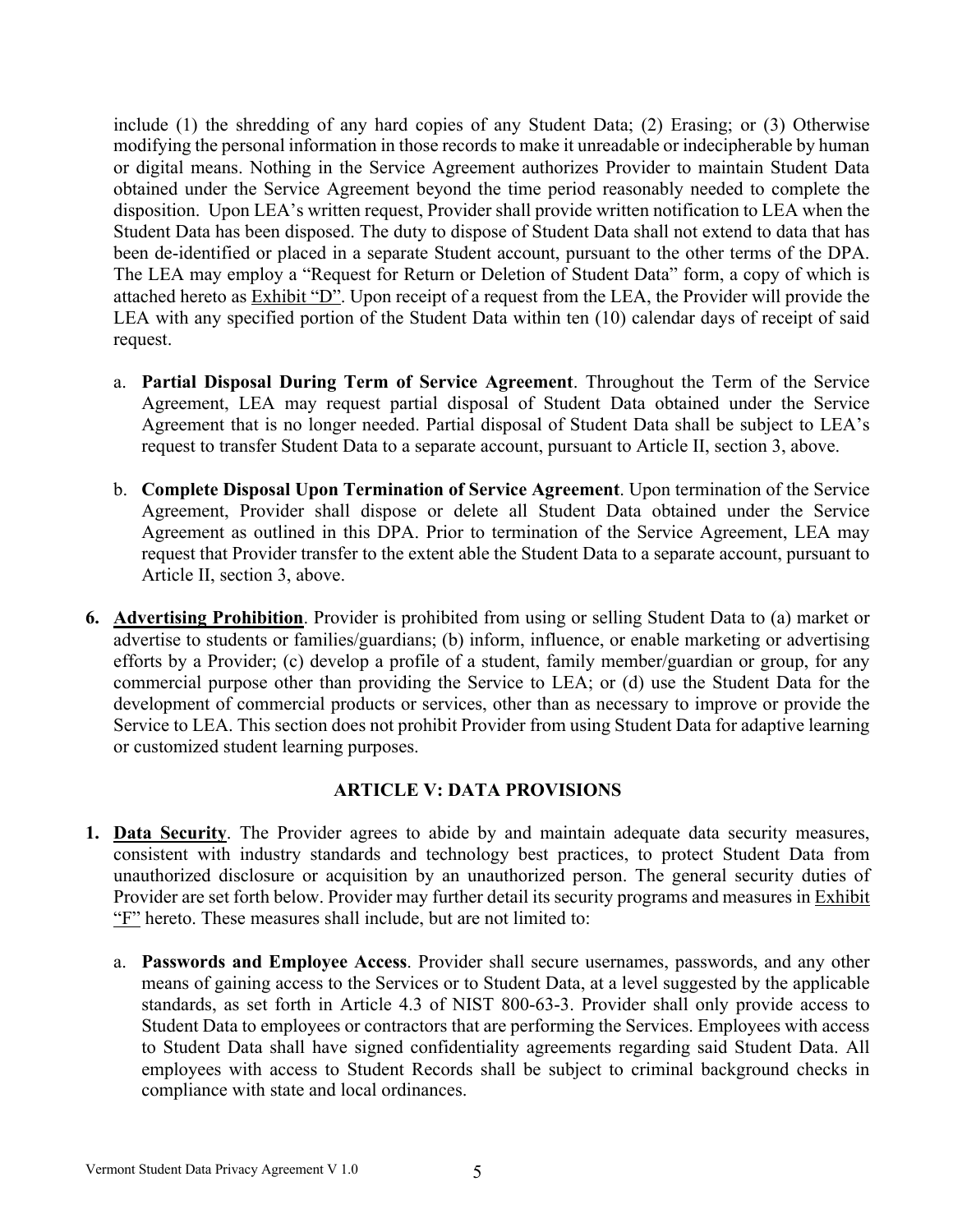- b. **Destruction of Data**. Upon LEA's written request, Provider shall destroy or delete all Student Data obtained under the Service Agreement when it is no longer needed for the purpose for which it was obtained or transfer said data to LEA or LEA's designee, according to the procedure identified in Article IV, Section 5, above. Nothing in the Service Agreement authorizes Provider to maintain Student Data beyond the time period reasonably needed to complete the disposition. Notwithstanding the foregoing, to the extent that backups of the Provider's databases need to be kept intact in order to be functional in a disaster recovery (which backups may contain PII), Provider may maintain PII in its backups solely for that purpose and only as necessary for such backup and in a manner and for the duration generally accepted as a best practice for such PII.
- c. **Security Protocols**. Both parties agree to maintain security protocols that meet industry standards in the transfer or transmission of any data, including ensuring that data may only be viewed or accessed by parties legally allowed to do so. Provider shall maintain all Student Data obtained or generated pursuant to the Service Agreement in a secure digital environment and not copy, reproduce, or transmit Student Data obtained pursuant to the Service Agreement, except as necessary to fulfill the purpose of requests by LEA.
- d. **Employee Training**. The Provider shall provide periodic security training to those of its employees who operate or have access to the system. Further, Provider shall provide LEA with contact information of an employee who LEA may contact if there are any security concerns or questions.
- e. **Security Technology**. When the Service is accessed using a supported web browser, Provider shall employ industry standard measures to protect data from unauthorized access. The service security measures shall include server authentication and data encryption. Provider shall host Student Data pursuant to the Service Agreement in an environment using a firewall that is updated according to industry standards.
- f. **Security Coordinator**. If different from the designated representative identified in Article VII, Section 5, Provider shall provide the name and contact information of Provider's Security Coordinator for the Student Data received pursuant to the Service Agreement.
- g. **Subprocessors Bound**. Provider shall enter into written agreements whereby Subprocessors agree to secure and protect Student Data in a manner consistent with the terms of this Article V. Provider shall periodically conduct or review compliance monitoring and assessments of Subprocessors to determine their compliance with this Article.
- h. **Periodic Risk Assessment**. Provider further acknowledges and agrees to conduct digital and physical periodic (no less than semi-annual) risk assessments and remediate any identified security and privacy vulnerabilities in a timely manner.
- **2. Data Breach**. In the event that Student Data is accessed or obtained by an unauthorized individual, Provider shall provide notification to LEA within a reasonable amount of time of the incident, and not exceeding ten (10) days of a verified incident. Provider shall follow the following process: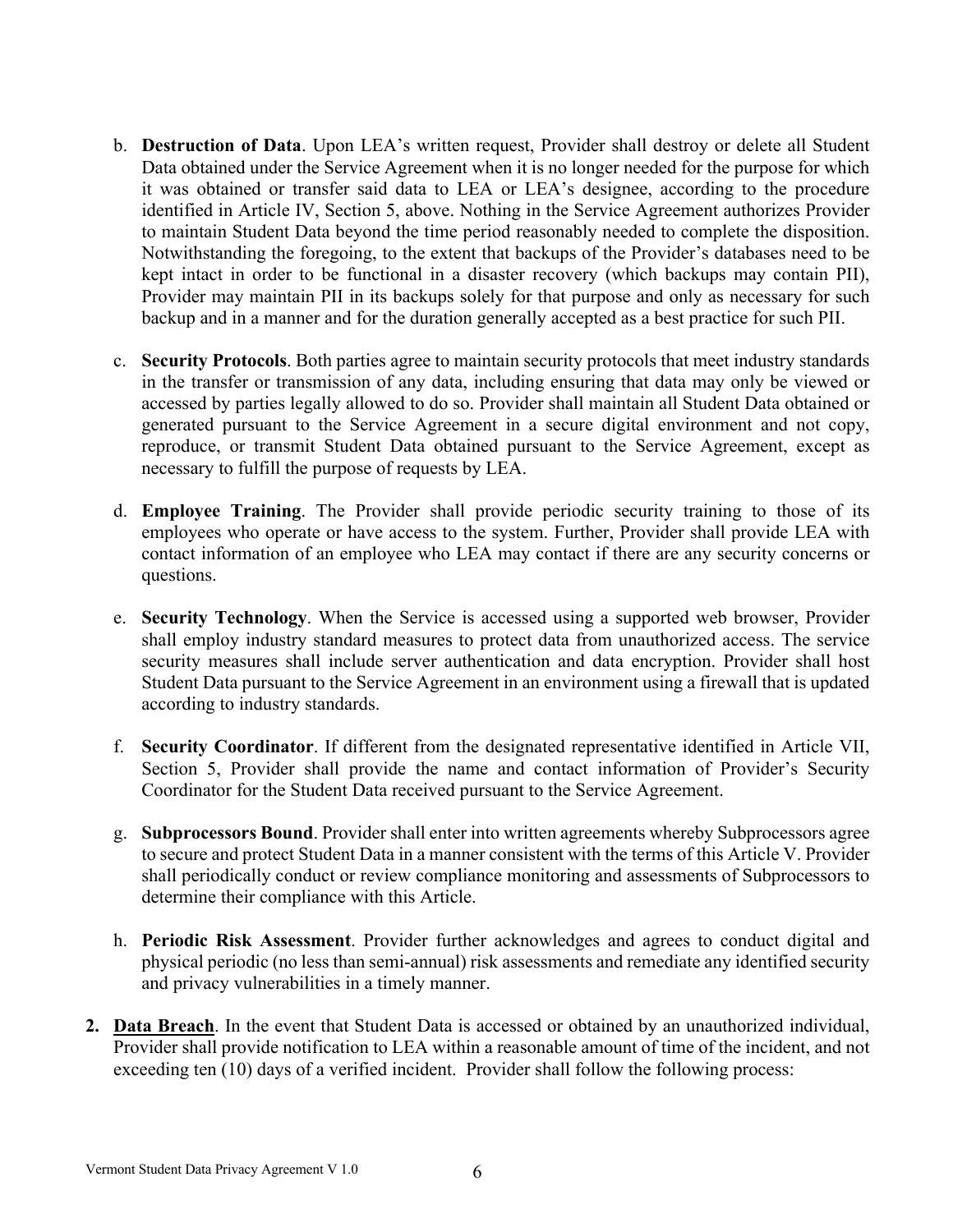- a. The security breach notification shall be written in plain language, shall be titled "Notice of Data Breach," and shall present the information described herein under the following headings: "What Happened," "What Information Was Involved," "What We Are Doing," "What You Can Do," and "For More Information." Additional information may be provided as a supplement to the notice.
- b. The security breach notification described above in section 2(a) shall include, at a minimum, the following information:
	- i. The name and contact information of the reporting LEA subject to this section.
	- ii. A list of the types of personal information that were or are reasonably believed to have been the subject of a breach.
	- iii. If the information is possible to determine at the time the notice is provided, then either  $(1)$ the date of the breach, (2) the estimated date of the breach, or (3) the date range within which the breach occurred. The notification shall also include the date of the notice.
	- iv. Whether the notification was delayed as a result of a law enforcement investigation, if that information is possible to determine at the time the notice is provided.
	- v. A general description of the breach incident, if that information is possible to determine at the time the notice is provided.
- c. At LEA's discretion, the security breach notification may also include any of the following:
	- i. Information about what the agency has done to protect individuals whose information has been breached.
	- ii. Advice on steps that the person whose information has been breached may take to protect himself or herself.
- d. Provider agrees to adhere to all applicable requirements in applicable State and in federal law with respect to a data breach related to the Student Data, including, when appropriate or required, the required responsibilities and procedures for notification and mitigation of any such Student Data breach.
- e. Provider further acknowledges and agrees to have a written incident response plan (the "Plan") that reflects best practices and is consistent with industry standards and federal and state law for responding to a data breach, breach of security, privacy incident or unauthorized acquisition or use of PII or any portion thereof, and agrees to provide LEA, upon request, with the material provisions of the Plan and shall make employees available upon reasonable notice and at reasonable times to answer questions of the LEA related to the Plan.
- f. Provider is prohibited from directly contacting parent, legal guardian or eligible pupil unless expressly requested by LEA or required by law. If LEA requests Provider's assistance providing notice of unauthorized access, and such assistance is not unduly burdensome to Provider, Provider shall assist LEA with any legally required notification to the affected parent, legal guardian or eligible pupil of the unauthorized access, which may include the information listed in subsections (b) and (c), above
- g. In the event of a breach originating from LEA's use of the Service, Provider shall cooperate with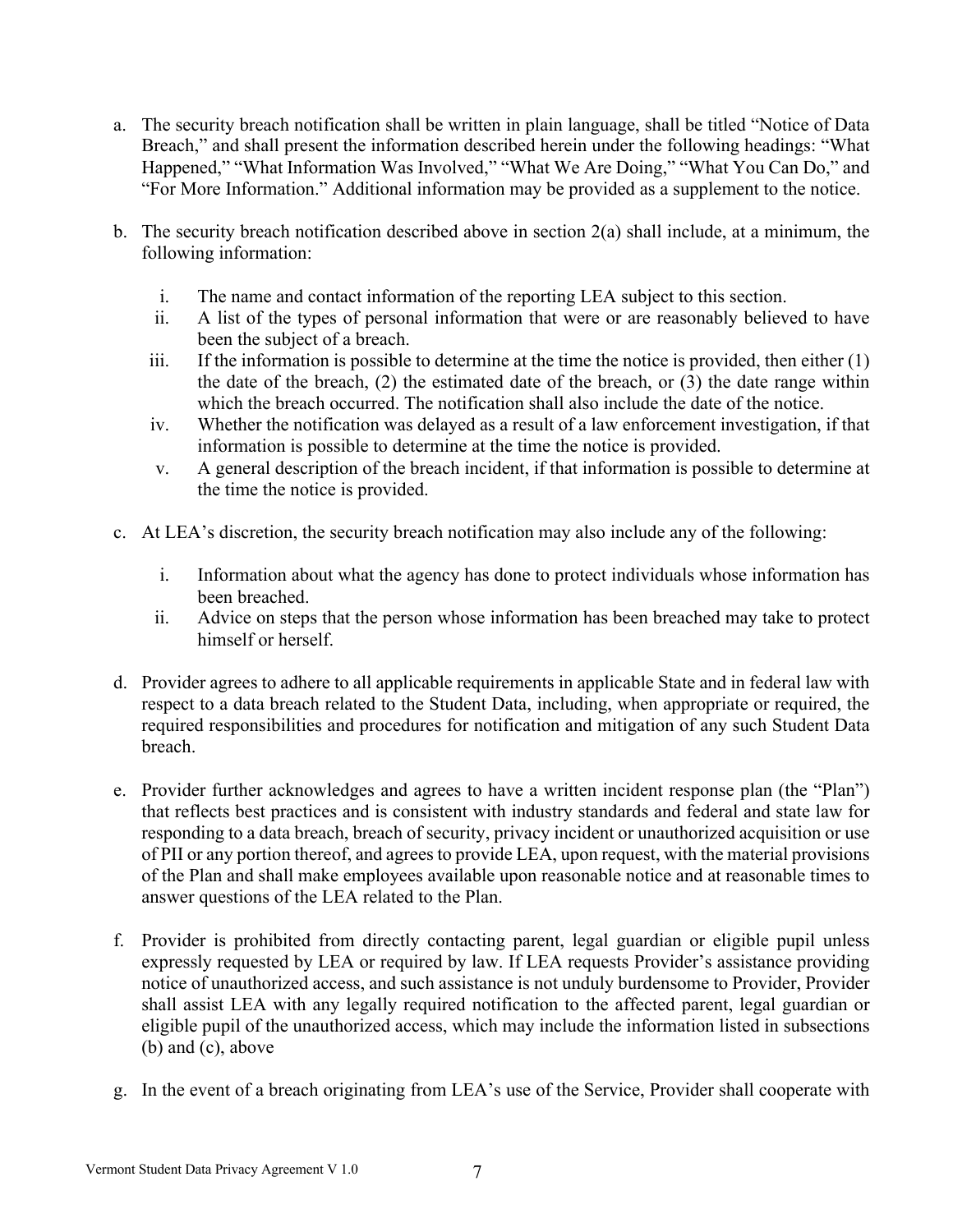LEA to secure Student Data.

## **ARTICLE VI- GENERAL OFFER OF PRIVACY TERMS**

Provider may, by signing the attached Form of General Offer of Privacy Terms (General Offer, attached hereto as Exhibit "E"), be bound by the terms of this DPA to any other LEA who signs the acceptance on in said Exhibit. The Form is limited by the terms and conditions described therein.

## **ARTICLE VII: MISCELLANEOUS**

- **1. Term**. The Provider shall be bound by this DPA for the duration of the Service Agreement or so long as the Provider maintains any Student Data.
- **2. Termination**. In the event that either party seeks to terminate this DPA, they may do so by mutual written consent so long as the Service Agreement has lapsed or has been terminated. LEA shall have the right to terminate the DPA and Service Agreement in the event of a material breach of the terms of this DPA.
- **3. Effect of Termination Survival**. If the Service Agreement is terminated, upon written notice from LEA, the Provider shall destroy all Student Data pursuant to Article V, Section 1.b., above.
- **4. Priority of Agreements**. This DPA shall govern the treatment of Student Data in order to comply with privacy protections, including those found in FERPA and all applicable privacy statutes identified in this DPA. In the event there is conflict between the DPA and the Service Agreement, the DPA shall apply and take precedence. Except as described in this paragraph herein, all other provisions of the Service Agreement shall remain in effect.
- **5. Notice**. All notices or other communication required or permitted to be given hereunder must be in writing and given by personal delivery, or e-mail transmission (if contact information is provided for the specific mode of delivery), or first-class mail, postage prepaid, sent to the designated representatives before:

The designated representative for the LEA for this Agreement is:

Name: Jeff Wallis Title: Director of Technology and Network Engineering Contact Information: jeff.wallis@mmuusd.org 802-434-2803

The designated representative for the Provider for this Agreement is:

| Name:                          | Andy Vota                 |
|--------------------------------|---------------------------|
| Title:                         | Director of Engineering   |
| Address:                       | Social Sentinel, Inc.     |
|                                | 128 Lakeside Avenue       |
|                                | Burlington, Vermont 05401 |
| Telephone Number: 802-628-0158 |                           |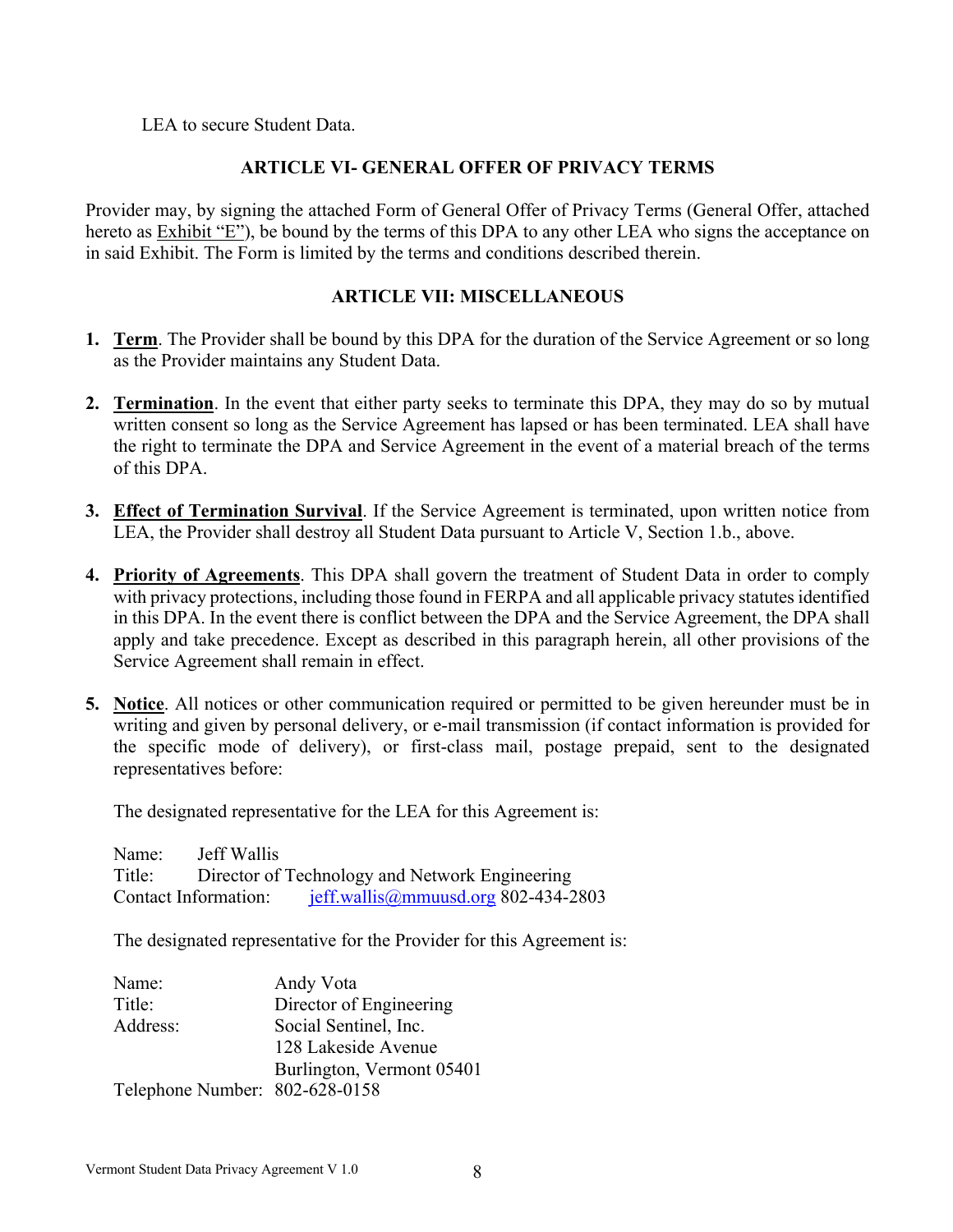Email: avota@socialsentinel.com

With a copy of any notice to: Corporate Counsel, at the address above, or  $\text{legal@socialsentinel.com}$ .

- **6. Entire Agreement**. This DPA constitutes the entire agreement of the parties relating to the subject matter hereof and supersedes all prior communications, representations, or agreements, oral or written, by the parties relating thereto. This DPA may be amended and the observance of any provision of this DPA may be waived (either generally or in any particular instance and either retroactively or prospectively) only with the signed written consent of both parties. Neither failure nor delay on the part of any party in exercising any right, power, or privilege hereunder shall operate as a waiver of such right, nor shall any single or partial exercise of any such right, power, or privilege preclude any further exercise thereof or the exercise of any other right, power, or privilege.
- **7. Severability**. Any provision of this DPA that is prohibited or unenforceable in any jurisdiction shall, as to such jurisdiction, be ineffective to the extent of such prohibition or unenforceability without invalidating the remaining provisions of this DPA, and any such prohibition or unenforceability in any jurisdiction shall not invalidate or render unenforceable such provision in any other jurisdiction. Notwithstanding the foregoing, if such provision could be more narrowly drawn so as not to be prohibited or unenforceable in such jurisdiction while, at the same time, maintaining the intent of the parties, it shall, as to such jurisdiction, be so narrowly drawn without invalidating the remaining provisions of this DPA or affecting the validity or enforceability of such provision in any other jurisdiction.
- **8. Governing Law; Venue and Jurisdiction**. This DPA will be governed by and construed in accordance with the laws of the State of Vermont, without regard to conflicts of law principles. Each party consents and submits to the sole and exclusive jurisdiction of Vermont's state and federal courts for any dispute arising out of or relating to this service agreement or the transactions contemplated hereby.
- **9. Authority.** Provider represents that all related or associated institutions, individuals, employees or contractors who may have access to the Student Data and/or any portion thereof, shall be bound by requirements of confidentiality and destruction of Student Data at least as strict as those contained in this DPA.
- **10. Waiver**. No delay or omission of the LEA to exercise any right hereunder shall be construed as a waiver of any such right and the LEA reserves the right to exercise any such right from time to time, as often as may be deemed expedient.
- **11. Successors Bound**. This DPA is and shall be binding upon the respective successors in interest to Provider in the event of a merger, acquisition, consolidation or other business reorganization or sale of all or substantially all of the assets of such business.

[*Signature Page Follows*]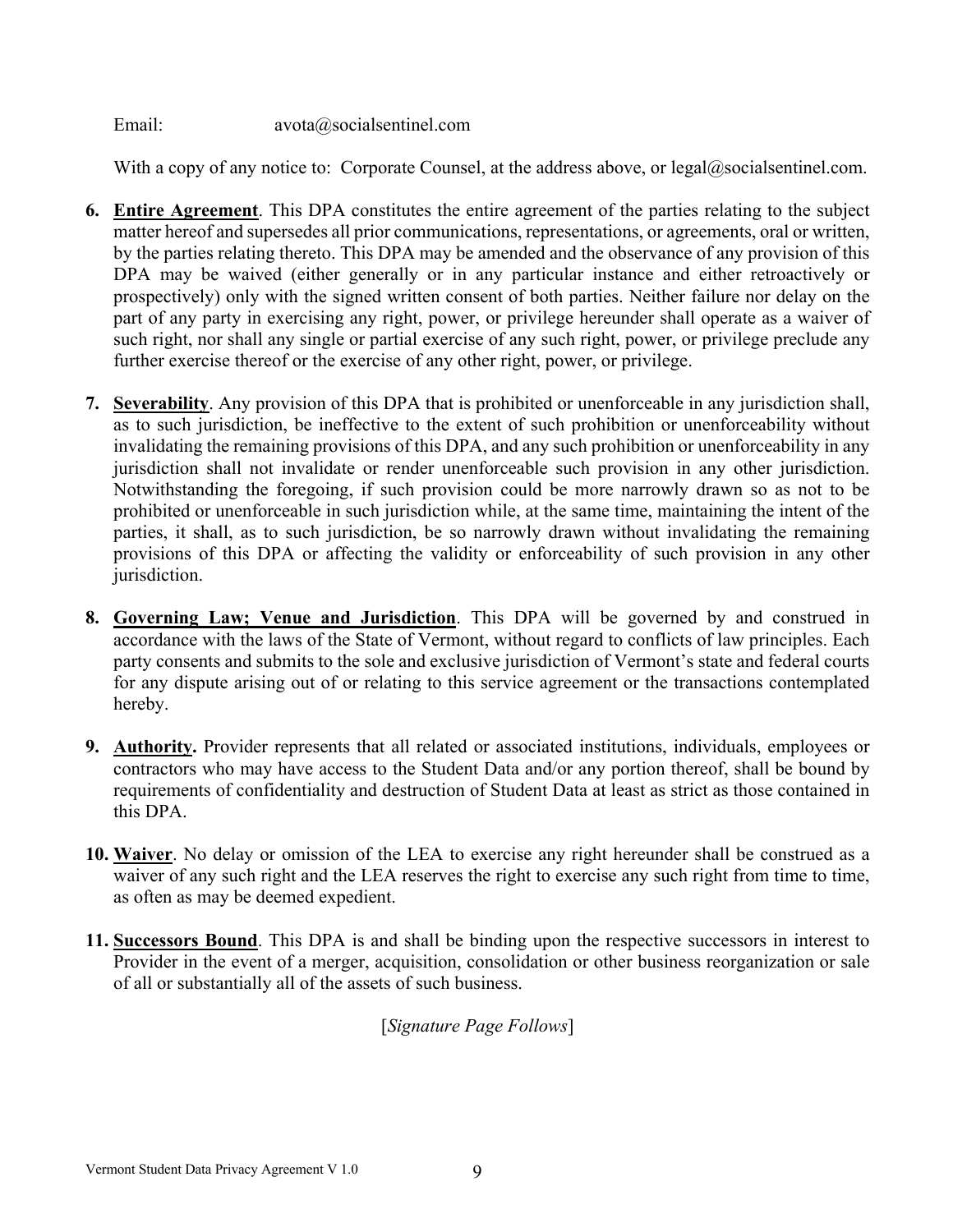**IN WITNESS WHEREOF**, the parties have executed this Student Data Privacy Agreement as of the last day noted below.

SOCIAL SENTINEL, INC.

| BY:<br>Richard Gibbs (Apr 17, 2020)           | Date: Apr 17, 2020                                                       |  |  |  |
|-----------------------------------------------|--------------------------------------------------------------------------|--|--|--|
| Printed Name: Richard Gibbs                   | Title/Position: President and CEO                                        |  |  |  |
| MOUNT MANSFIELD UNIFIED UNION SCHOOL DISTRICT |                                                                          |  |  |  |
| BY:<br>Jeff Wallis (Apr 17, 2020)             | Date: Apr 17, 2020                                                       |  |  |  |
| Printed Name:<br>Jeff Wallis                  | Title/Position: Director of Technology and<br><b>Network Engineering</b> |  |  |  |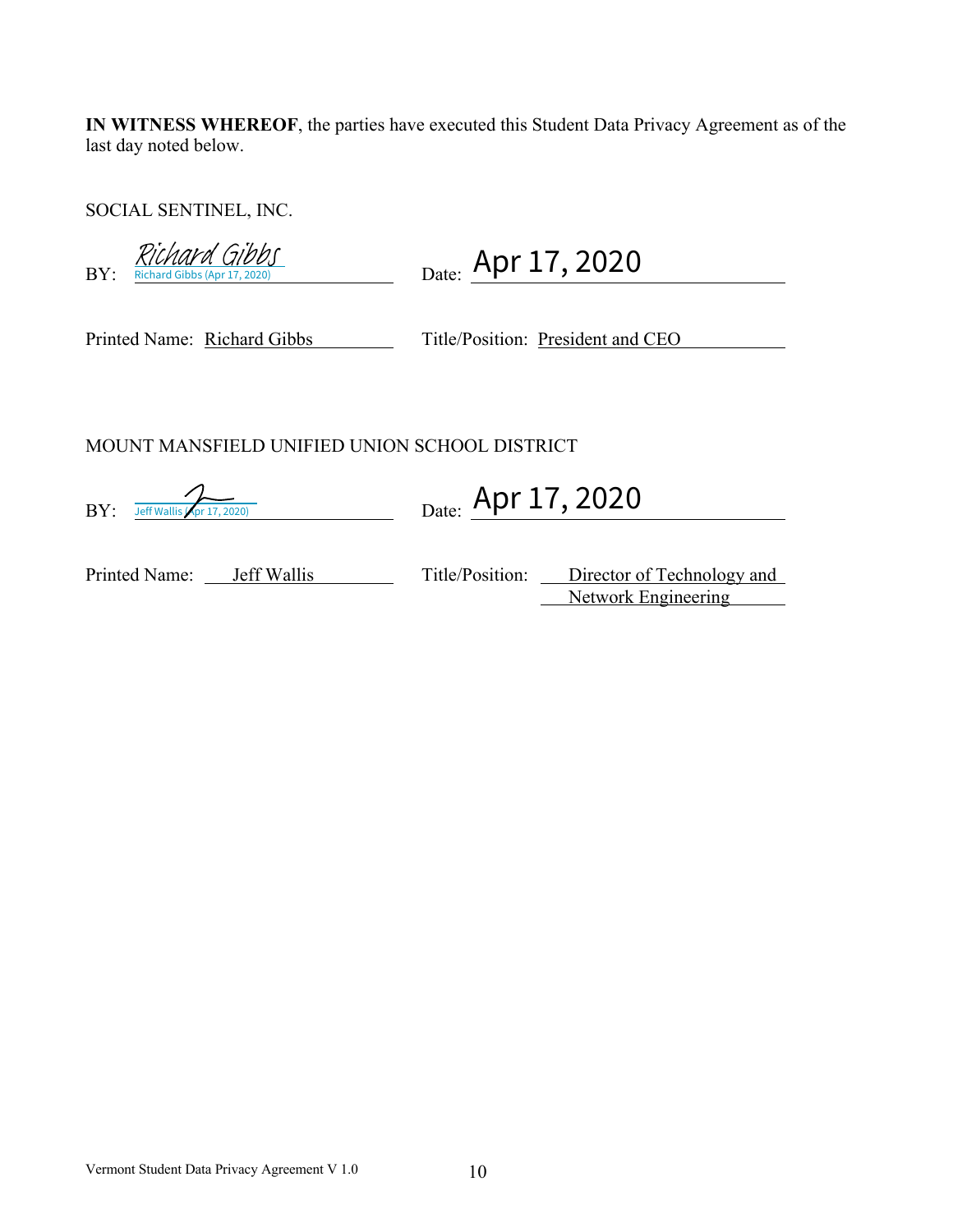## **EXHIBIT "A"**

#### DESCRIPTION OF SERVICES

- Social Media Scanning (SMS) The SMS service reviews public social media data to identify risks and sentiment in the areas of security, public safety, harm, wellness, school climate, and acts of violence.
- Integration with G Suite (IWGS) The IWGS service scans G Suite products associated with accounts provided by a client for potentially harmful content. The service may include the following G Suite products:
	- o Integration with Gmail
	- o Integration with Hangouts
	- o Integration with Drive
- Integration with Microsoft (IWM) The IWM service scans Microsoft products associated with accounts provided by a client for potentially harmful content. The service may include the following Microsoft products:
	- o Integration with Outlook email
- Shareit Shareit is a reporting platform that collects general mood indicators as well as specific incident reporting from students and other individuals.

The Provider's platform also includes the Provider's dashboard and certain reports, analytics, trending and benchmarking data, and information provided through the services.

Note: The Provider may change its services outlined from time to time at its sole discretion, but such changes shall not materially diminish the functionality of the services. Other than for product modifications, updates, or upgrades made in the normal course of business, the Provider will inform the LEA following material changes made to the services through release notes.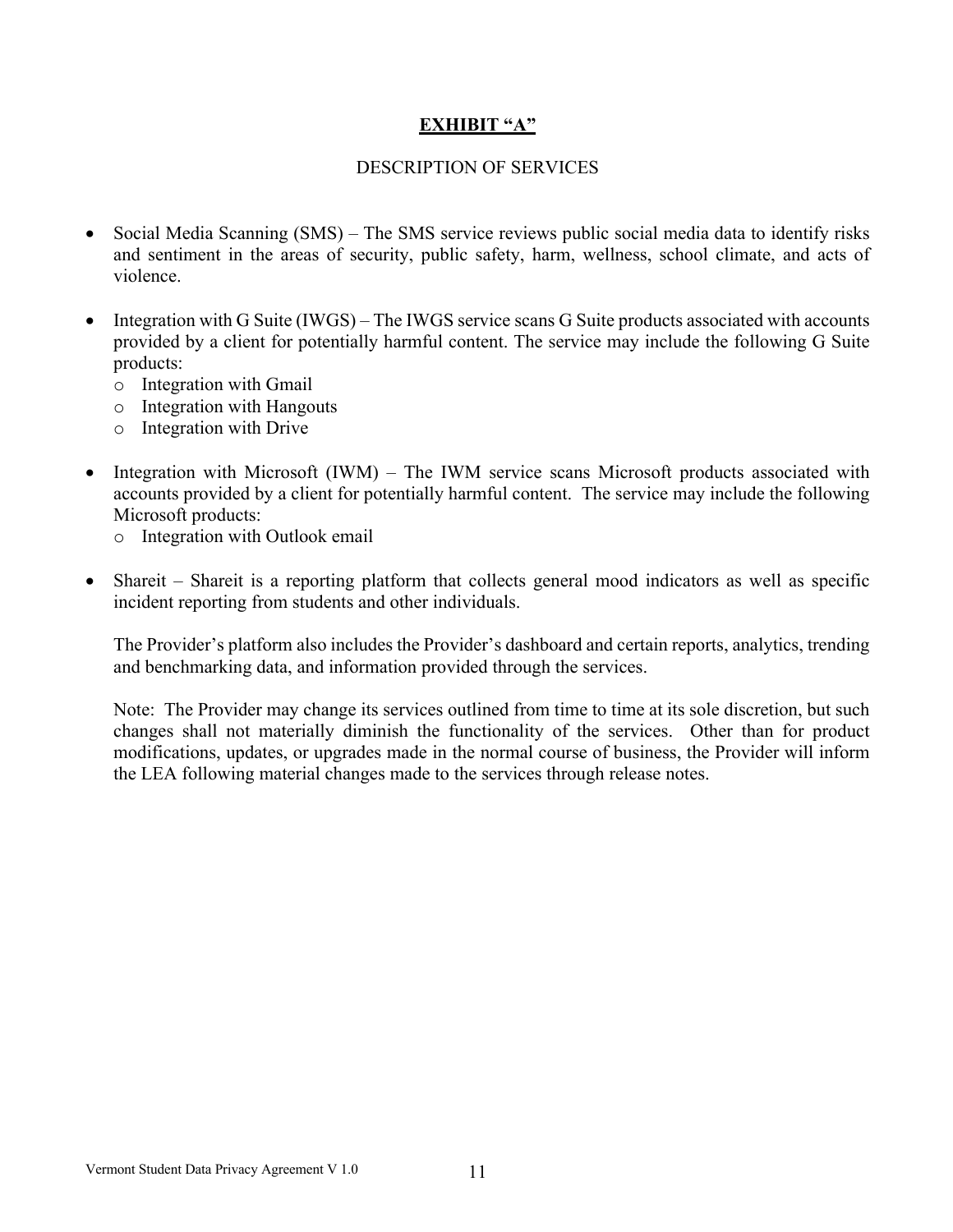# **EXHIBIT "B"**

## SCHEDULE OF DATA

| <b>Category of Data</b>                            | <b>Elements</b>                                                                | <b>Check if used</b><br>by your<br>system | <b>Category of Data</b>              | <b>Elements</b>                                                                        | <b>Check if used</b><br>by your<br>system |
|----------------------------------------------------|--------------------------------------------------------------------------------|-------------------------------------------|--------------------------------------|----------------------------------------------------------------------------------------|-------------------------------------------|
| Application                                        | IP Addresses of users, Use of                                                  |                                           | Schedule                             | Student scheduled courses                                                              |                                           |
| Technology Meta                                    | cookies etc.                                                                   |                                           |                                      | Teacher names                                                                          |                                           |
| Data                                               | Other application technology<br>meta data-Please specify:                      |                                           |                                      | English language learner<br>information                                                |                                           |
| Application Use                                    | Meta data on user interaction                                                  |                                           |                                      | Low income status                                                                      |                                           |
| Statistics                                         | with application                                                               |                                           |                                      | Medical alerts/health data<br>Student disability information                           |                                           |
|                                                    | Standardized test scores                                                       |                                           | Special Indicator                    | Specialized education                                                                  |                                           |
| Assessment                                         | Observation data                                                               |                                           |                                      | services (IEP or 504)                                                                  |                                           |
|                                                    | Other assessment data-Please<br>specify:                                       |                                           |                                      | Living situations<br>(homeless/foster care)                                            |                                           |
|                                                    | Student school (daily)                                                         |                                           |                                      | Other indicator information-<br>Please specify:                                        |                                           |
| Attendance                                         | attendance data<br>Student class attendance data<br>Online communications that |                                           | <b>Category of Data</b>              | <b>Elements</b>                                                                        | <b>Check if used</b><br>by your<br>system |
| Communications                                     | are captured (emails, blog                                                     | X                                         |                                      | Address                                                                                |                                           |
|                                                    | entries)                                                                       |                                           | <b>Student Contact</b>               | Email                                                                                  | X                                         |
|                                                    |                                                                                |                                           | Information                          | Phone                                                                                  |                                           |
| Conduct                                            | Conduct or behavioral data                                                     |                                           |                                      |                                                                                        |                                           |
|                                                    | Date of Birth                                                                  |                                           |                                      | Local (School district) ID<br>number                                                   |                                           |
|                                                    | Place of Birth                                                                 |                                           |                                      | State ID number                                                                        |                                           |
|                                                    | Gender<br>Ethnicity or race                                                    |                                           | Student Identifiers                  | Vendor/App assigned student<br>ID number                                               |                                           |
| Demographics                                       | Language information                                                           |                                           |                                      | Student app username                                                                   | X                                         |
|                                                    | (native, preferred or primary<br>language spoken by student)                   |                                           |                                      | Student app passwords                                                                  |                                           |
|                                                    | Other demographic                                                              |                                           | <b>Student Name</b>                  | First and/or Last                                                                      | X                                         |
|                                                    | information-Please specify:                                                    |                                           |                                      |                                                                                        |                                           |
| Student school enrollment<br>Student grade level   |                                                                                |                                           |                                      | Program/application<br>performance (typing                                             |                                           |
|                                                    | Homeroom                                                                       |                                           | Student In App<br>Performance        | program-student types 60                                                               |                                           |
|                                                    | Guidance counselor                                                             |                                           |                                      | wpm, reading program-<br>student reads below grade                                     |                                           |
| Enrollment                                         | Specific curriculum programs<br>Year of graduation                             |                                           |                                      | level)                                                                                 |                                           |
|                                                    | Other enrollment<br>information-Please specify:                                |                                           | <b>Student Program</b><br>Membership | Academic or extracurricular<br>activities a student may<br>belong to or participate in |                                           |
|                                                    | Address                                                                        |                                           |                                      |                                                                                        |                                           |
| Parent/Guardian<br>Contact Information             | Email                                                                          |                                           | <b>Student Survey</b>                | Student responses to surveys                                                           |                                           |
|                                                    | Phone                                                                          |                                           | Responses                            | or questionnaires                                                                      |                                           |
| Parent ID number (created to<br>Parent/Guardian ID |                                                                                |                                           | Student work                         | Student generated content;<br>writing, pictures etc.                                   | X                                         |
|                                                    | link parents to students)                                                      |                                           |                                      | Other student work data -<br>Please specify:                                           |                                           |
| Parent/Guardian<br>Name                            | First and/or Last                                                              |                                           |                                      |                                                                                        |                                           |
|                                                    |                                                                                |                                           | Transcript                           | Student course grades                                                                  |                                           |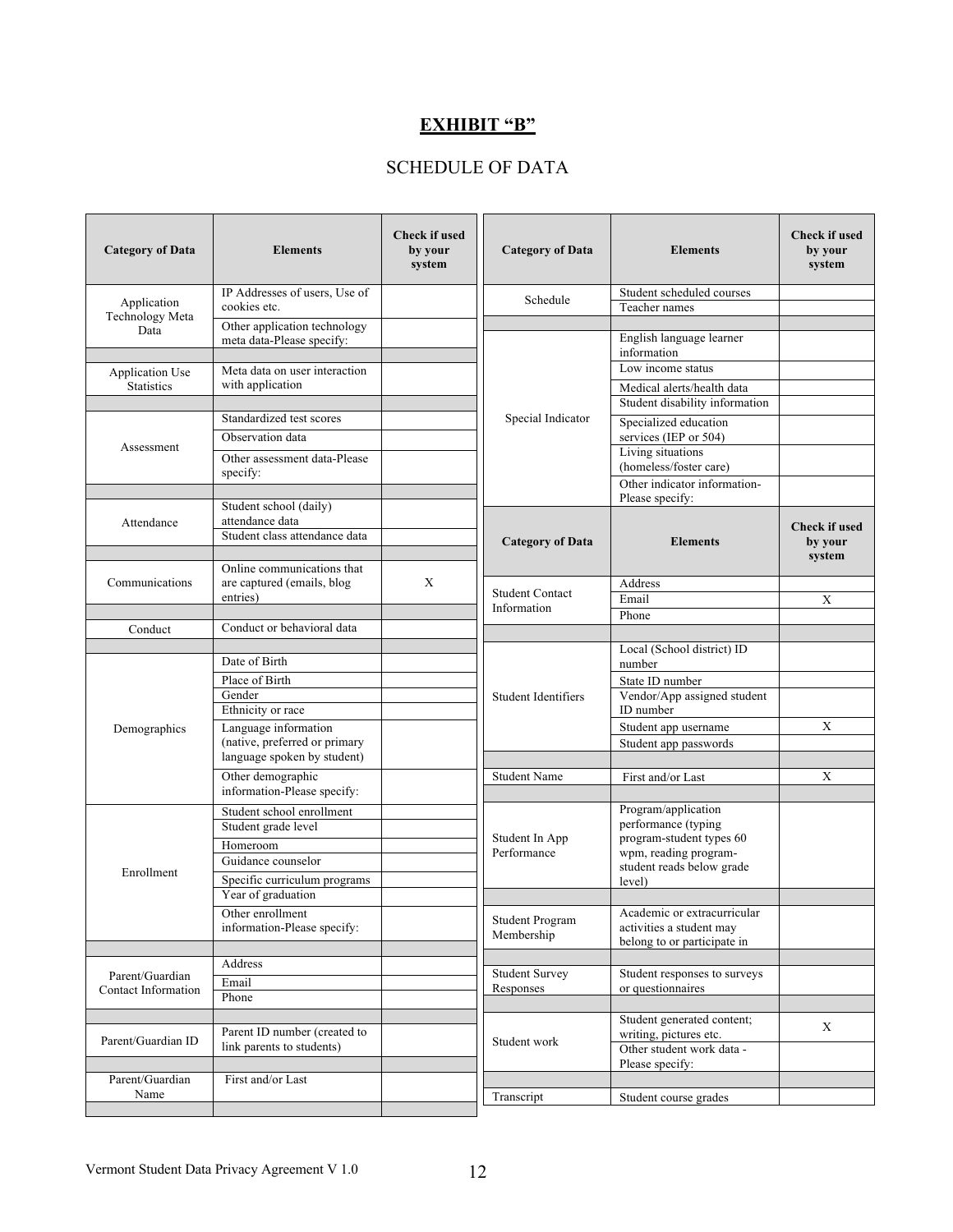| <b>Category of Data</b> | <b>Elements</b>                             | <b>Check if used</b><br>by your<br>system | <b>Category of Data</b> | <b>Elements</b>                                               | <b>Check if used</b><br>by your<br>system        |
|-------------------------|---------------------------------------------|-------------------------------------------|-------------------------|---------------------------------------------------------------|--------------------------------------------------|
|                         | Student course data                         |                                           |                         | Please specify:                                               |                                                  |
|                         | Student course<br>grades/performance scores |                                           |                         | Please list each additional                                   | - Anonymous                                      |
|                         | Other transcript data -Please<br>specify:   |                                           | Other                   | data element used, stored or<br>collected by your application | reporting tips<br>- Public social<br>media posts |
| Transportation          | Student bus assignment                      |                                           |                         |                                                               | associated with                                  |
|                         | Student pick up and/or drop<br>off location |                                           |                         |                                                               | school or<br>school district                     |
|                         | Student bus card ID number                  |                                           |                         |                                                               |                                                  |
|                         | Other transportation data -                 |                                           |                         |                                                               |                                                  |

No Student Data Collected at this time \_\_\_\_\_\_\_.

\* Provider shall immediately notify LEA if this designation is no longer applicable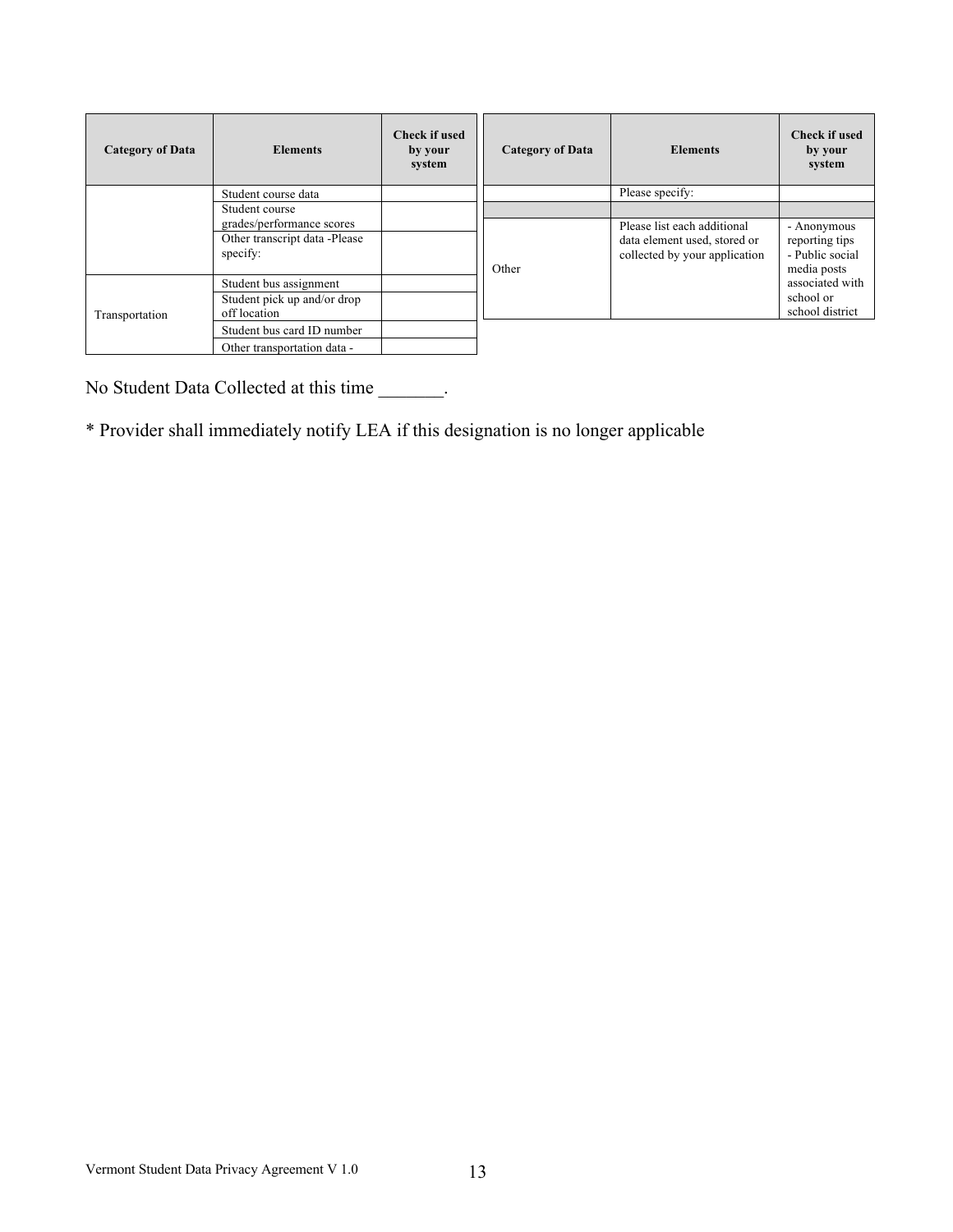## **EXHIBIT "C"**

#### DEFINITIONS

**De-Identifiable Information (DII):** De-Identification refers to the process by which the Vendor removes or obscures any Personally Identifiable Information ("PII") from student records in a way that removes or minimizes the risk of disclosure of the identity of the individual and information about them.

**Educational Records:** Educational Records are official records, files and data directly related to a student and maintained by the school or local education agency, including but not limited to, records encompassing all the material kept in the student's cumulative folder, such as general identifying data, records of attendance and of academic work completed, records of achievement, and results of evaluative tests, health data, disciplinary status, test protocols and individualized education programs. For purposes of this DPA, Educational Records are referred to as Student Data.

**NIST:** Draft National Institute of Standards and Technology ("NIST") Special Publication Digital Authentication Guideline.

**Personally Identifiable Information (PII):** The terms "Personally Identifiable Information" or "PII" shall include, but are not limited to, student data, and user or pupil-generated content obtained by reason of the use of Provider's software, website, service, or app, including mobile apps, whether gathered by Provider or provided by LEA or its users, students, or students' parents/guardians. PII includes Indirect Identifiers, which is any information that, either alone or in aggregate, would allow a reasonable person to be able to identify a student to a reasonable certainty. For purposes of this DPA, Personally Identifiable Information shall include the categories of information listed in the definition of Student Data. Personally Identifiable Information does not include De-Identified information.

**Pupil Generated Content:** The term "pupil-generated content" means materials or content created by a pupil during and for the purpose of education including, but not limited to, essays, research reports, portfolios, creative writing, music or other audio files, photographs, videos, and account information that enables ongoing ownership of pupil content.

**Pupil Records:** Means both of the following: (1) Any information that directly relates to a pupil that is maintained by LEA and (2) any information acquired directly from the pupil through the use of instructional software or applications assigned to the pupil by a teacher or other LEA employee. For the purposes of this Agreement, Pupil Records shall be the same as Educational Records, Student Personal Information and Covered Information, all of which are deemed Student Data for the purposes of this Agreement.

**School Official**: For the purposes of this Agreement and pursuant to 34 CFR 99.31 (B), a School Official is a contractor that: (1) Performs an institutional service or function for which the agency or institution would otherwise use employees; (2) Is under the direct control of the agency or institution with respect to the use and maintenance of education records; and (3) Is subject to 34 CFR 99.33(a) governing the use and re-disclosure of personally identifiable information from student records.

**Student Data:** Student Data includes any data, whether gathered by Provider or provided by LEA or its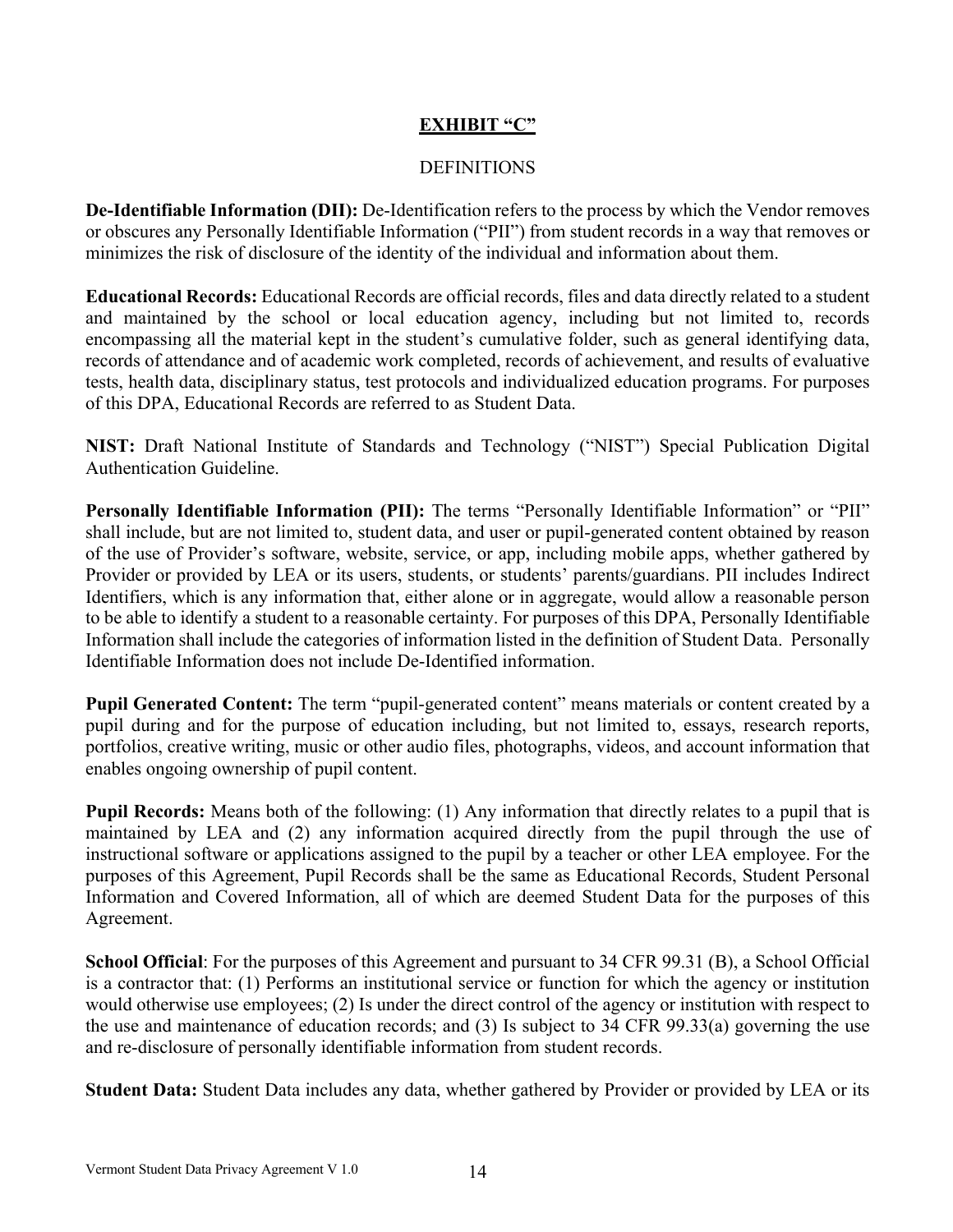users, students, or students' parents/guardians, that is descriptive of the student including, but not limited to, information in the student's educational record or email, first and last name, home address, telephone number, email address, or other information allowing online contact, discipline records, videos, test results, special education data, juvenile dependency records, grades, evaluations, criminal records, medical records, health records, social security numbers, biometric information, disabilities, socioeconomic information, food purchases, political affiliations, religious information text messages, documents, student identifies, search activity, photos, voice recordings or geolocation information. Student Data shall constitute Pupil Records for the purposes of this Agreement, and for the purposes of Vermont and Federal laws and regulations. Student Data as specified in Exhibit "B" is confirmed to be collected or processed by the Provider pursuant to the Services. Information that has been anonymized or de-identified, or anonymous usage data regarding a student's use of Provider's services does not constitute "Student Data" under this DPA.

**Student Personal Information:** "Student Personal Information" means information collected through a school service that personally identifies an individual student or other information collected and maintained about an individual student that is linked to information that identifies an individual student. For purposes of this DPA, Student Personal Information is referred to as Student Data.

**Subscribing LEA:** An LEA that was not party to the original Services Agreement and who accepts the Provider's General Offer of Privacy Terms.

**Sub-processor:** For the purposes of this Agreement, the term "Sub-processor" (sometimes referred to as the "Subcontractor") means a party other than LEA or Provider, who Provider uses for data collection, analytics, storage, or other service to operate and/or improve its software, and who has access to PII.

**Targeted Advertising**: Targeted advertising means presenting an advertisement to a student where the selection of the advertisement is based on student information, student records or student generated content or inferred over time from the usage of the Provider's website, online service or mobile application by such student or the retention of such student's online activities or requests over time.

**Third Party**: The term "Third Party" means an entity that is not the Provider or LEA.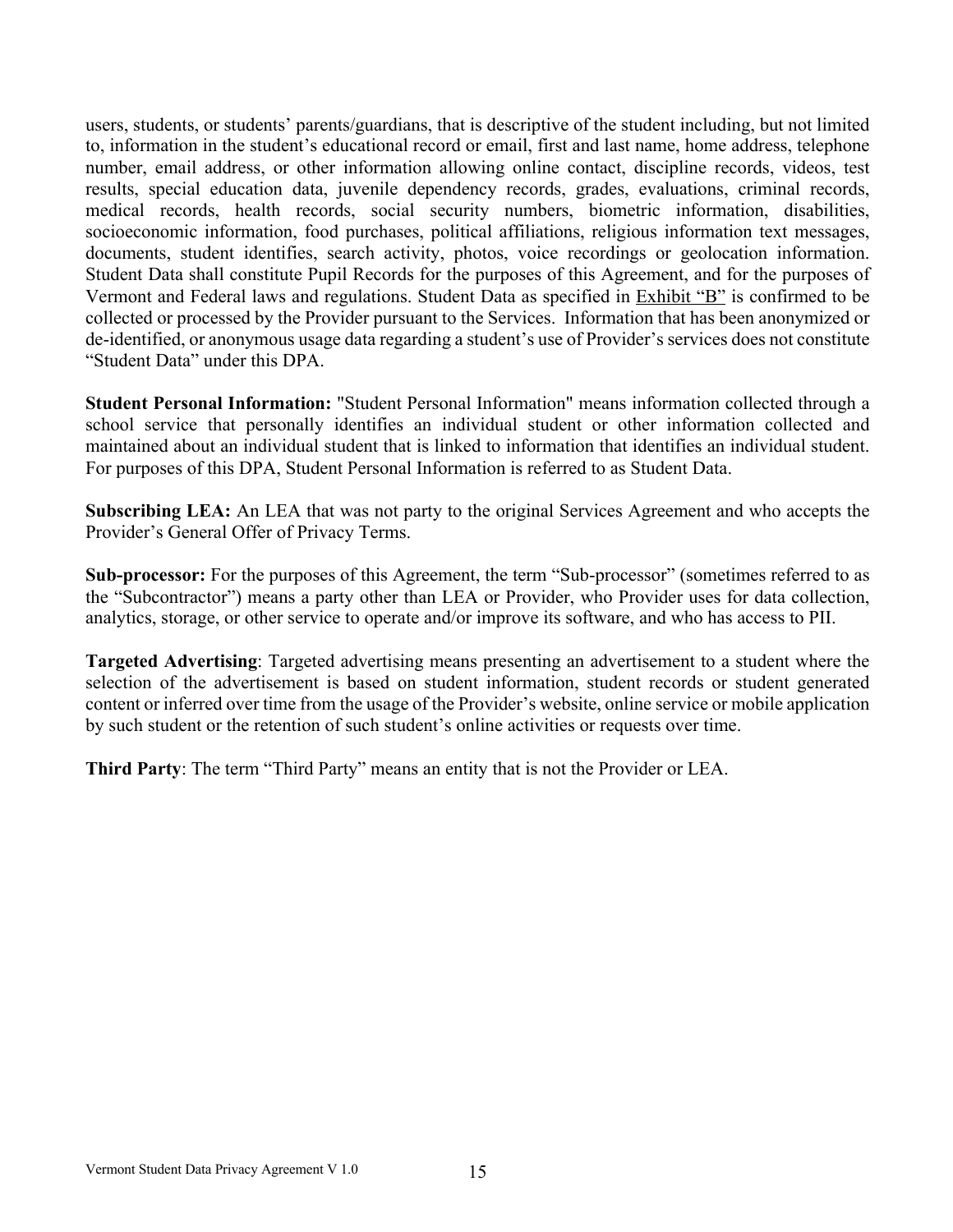## **EXHIBIT "D"**

## DIRECTIVE FOR DISPOSITION OF DATA

[Name or District or LEA] directs [Name of Company] to dispose of Student Data obtained by Provider pursuant to the terms of the Service Agreement between LEA and Company. The terms of the Disposition are set forth below:

| <b>Extent of Disposition</b><br>Disposition shall be:                               | Partial. The categories of data to be disposed of are as<br>follows:<br>[INSERT CATEGORIES]<br>Complete. Disposition extends to all categories of data.                                                                                    |
|-------------------------------------------------------------------------------------|--------------------------------------------------------------------------------------------------------------------------------------------------------------------------------------------------------------------------------------------|
|                                                                                     |                                                                                                                                                                                                                                            |
| <b>Nature of Disposition</b>                                                        | Destruction or deletion of data.                                                                                                                                                                                                           |
| Disposition shall be by:                                                            | Transfer of data. The data shall be transferred as set<br>forth in an attachment to this Directive. Following<br>confirmation from LEA that data was successfully<br>transferred, Provider shall destroy or delete all applicable<br>data. |
|                                                                                     |                                                                                                                                                                                                                                            |
| <b>Timing of Disposition</b><br>Data shall be disposed of by the<br>following date: | As soon as commercially practicable<br>By (Insert Date) $\frac{1}{\sqrt{1-\frac{1}{2}}\sqrt{1-\frac{1}{2}}\left(\frac{1}{2}-\frac{1}{2}\right)}$<br>[Insert special instructions.]                                                         |

Authorized Representative of LEA Date

Verification of Disposition of Data Date by Authorized Representative of Provider